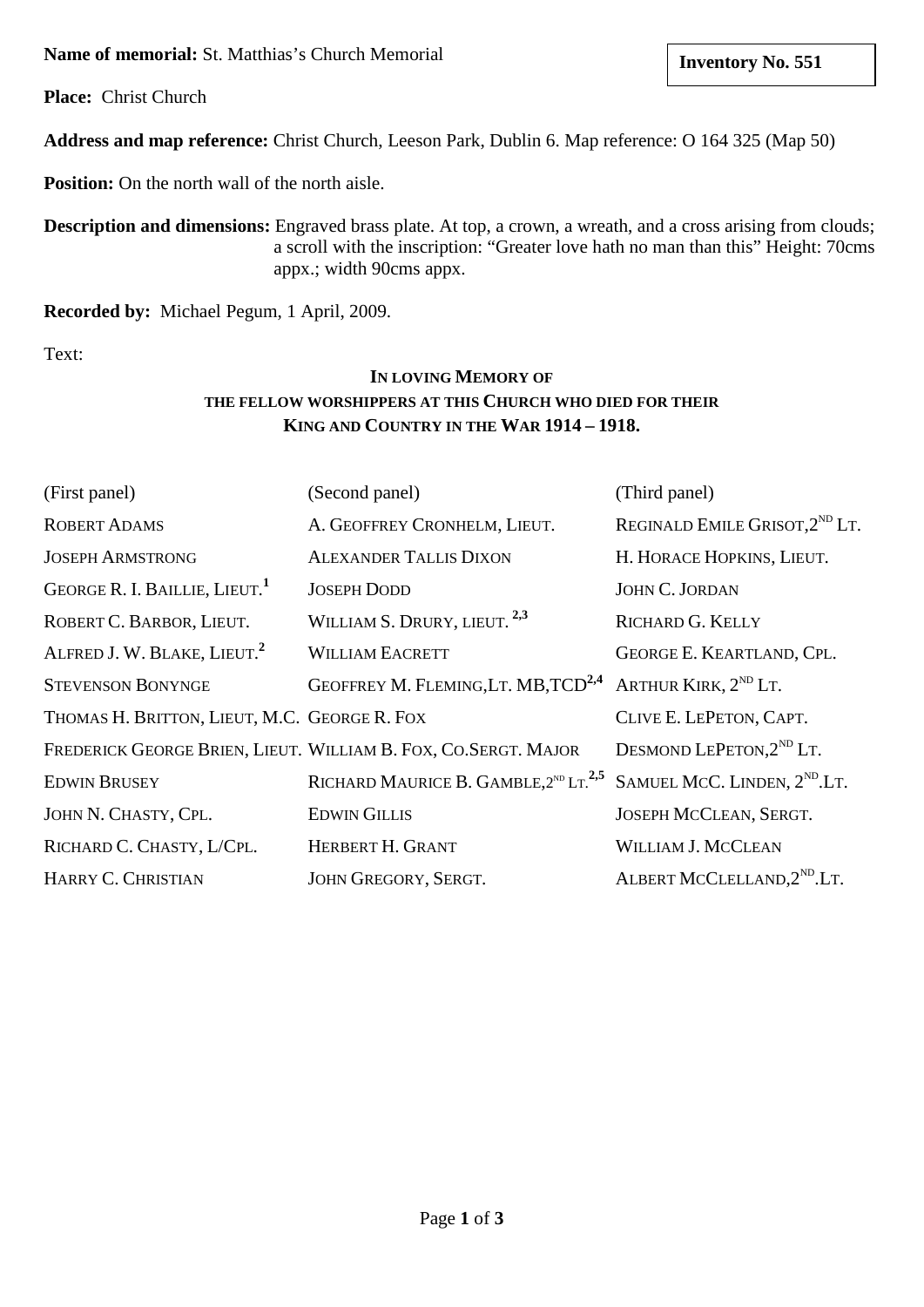| (Fourth panel)                                                                          | (Fifth panel)                            | (at foot)                     |
|-----------------------------------------------------------------------------------------|------------------------------------------|-------------------------------|
| THOMAS W. MCCONNELL, SERGT.                                                             | ALFRED G. ROCKE, SERGT.                  | WILLIAM F. WELLS <sup>6</sup> |
| <b>ERNEST MCCULLOUGH</b>                                                                | JAMES F. SMITH, SERGT.                   | <b>SAMUEL WHITTAKER</b>       |
| <b>WILLIAM T. MACGREGOR</b>                                                             | PERCY MARSHALL SPICE, SERGT.             |                               |
| FREDERICK H. MERRY, CPL.                                                                | ARTHUR T. STEWART, L/CPL.                |                               |
| <b>HENRY ARTHUR MULHOLLAND</b>                                                          | <b>JAMES STUART</b>                      |                               |
| <b>EDMUND NEIL</b>                                                                      | FITZHERBERT SYNNOTT, 2 <sup>ND</sup> LT. |                               |
| RAYMOND W. NICHOLS, CAPT.*                                                              | FREDERICK TAYLOR, SERGT.                 |                               |
| ARCHIBALD L. NOLAN, L/CPL.                                                              | <b>JAMES TAYLOR</b>                      |                               |
| ALAN OLLIVER, SERGT.                                                                    | <b>FREDERICK TURNER</b>                  |                               |
| <b>FRANK REYNOLDS</b>                                                                   | <b>WILLIAM WALKER</b>                    |                               |
| JAMES ALFRED RICE, 2 <sup>ND</sup> LT. D.C.M. JOHN WARREN                               |                                          |                               |
| WILLIAM J. ROBERTS, 2 <sup>ND</sup> L <sub>T</sub> , MED, MLRE FRANK T. WEBSTER, SERGT. |                                          |                               |

## THIS TABLET IS ERECTED IN MEMORY OF  $2^{ND}$  LIEUT. R. M. B. GAMBLE BY HIS PARENTS.

*A register of photographs and records of this Roll of Honour can be seen in the Vestry.*

Beneath is a small brass plate with this inscription:

### **THIS MEMORIAL WAS TRANSFERRED FROM ST. MATTHIAS' CHURCH, DUBLIN, ON THE CLOSING OF THE CHURCH, 1956**

Mentions in books:

### **1. College of St. Columba Roll of Honour 1914 – 1918**

Old Columban Society. Dublin, 1920. (reprint available from www.naval-military-press.com). "Nominal roll of Fellows, Masters and past pupils of the College with unit in which served; casualties and decorations are noted." 385 names are listed, including 72 who died, with photos of 58 (inc. George Baillie).

#### **2. Our Heroes** Dublin, Irish Life, 1916.

"Photographs with biographical notes of Officers of Irish Regiments and of Irish Officers of British Regiments who have fallen in action or who have been mentioned for good conduct, from August, 1914 to July, 1916." Also includes photos and biographical details of some other ranks (not officers) who died or were decorated. Reprint available from [www.naval-military-press.com.](http://www.naval-military-press.com/)

**3. Arthur Guinness, Son & Co. Ltd. Roll of Employees who served in his Majesty's Naval, Military and Air forces 1914 – 1918.** Dublin, Arthur Guinness Son & Co., Ltd, 1920. (reprint available from www.navalmilitary-press.com).

List of more than 800 members of the staff of Guinness' who served, including more than 100 who died. The list gives name, rank, regiment or service, decorations awarded and the department of Guinness where he worked.